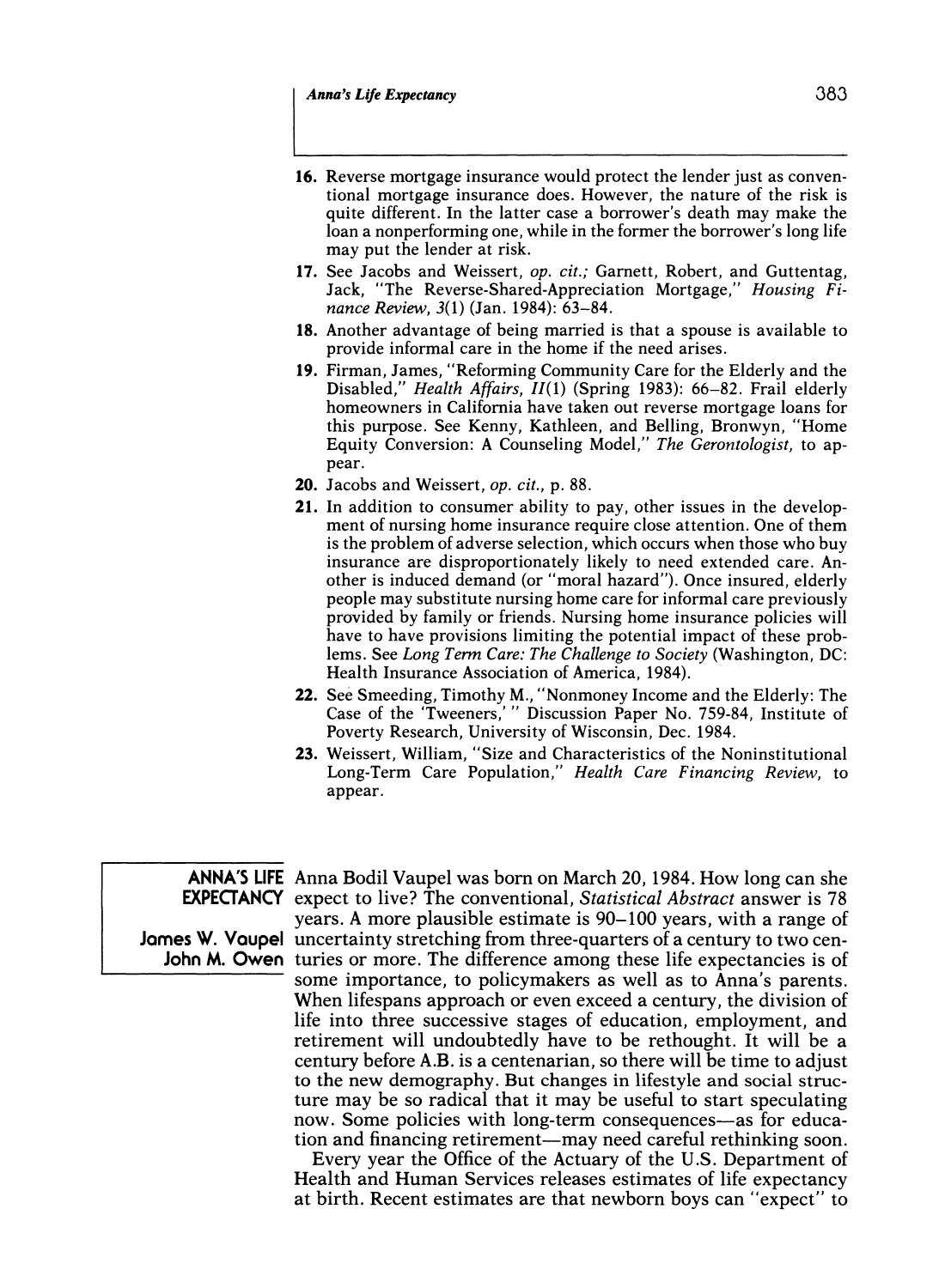**live about 71 years on average and newborn girls about 78 years. These calculations assume that mortality rates facing today's babies at each age of their expected life will remain at current levels: when Anna reaches age 60 in the actuarial year 2044, she thus faces the same hypothetical chance of death that year that a 60-year-old female faces today. This method summarizes current mortality at all ages. Although conventional "life expectancy" shows how well the U.S. is doing today compared with a decade ago or compared with Sweden or Japan, it does not truly project the future.** 

**Anna Bodil will probably outlive her official 78 years because mortality rates are likely to fall considerably over the course of her life. Throughout this century great progress has been made in medicine, public health, sanitation and environmental quality, nutrition, safety, and personal health-related behavior. It seems implausible to suppose that such progress will come to a halt now, but it is harder to know how to project continuing improvements. Since there are numerous ways of thinking about progress, several kinds of calculations are presented here. Some assume continued progress at historical rates, others accelerated progress; another section considers steady progress against various causes of death.1 The calculations are hopeful in that they ignore possible catastrophes such as nuclear war, as do the official estimates. All the projections are very approximate, but the message is clear: Anna's life will probably last many years longer than the official estimates.** 

Projecting from Past During the 1970s, mortality rates at most ages dropped at an an-**Progress nual rate of more than 1% per year, and at many ages the rate of progress exceeded 2% per year. This progress has continued and even quickened somewhat in the early 1980s. If progress against mortality at each age continues to advance each year at the same average annual rate as in the 1970s, Anna's expected lifespan will be 90 years, fully 12 years more than the official estimates give her. If conditions improve at these same rates indefinitely and Anna has a daughter at age 25, her daughter will have a life expectancy of 94 years. Projecting forward under the same assumptions, Anna's granddaughter can expect a lifespan of 97 years, and her great granddaughter can expect to be a centenarian.** 

**Steady progress is not the only way to project, however. In fact, progress in reducing mortality rates has accelerated over the last two or three decades, especially at advanced ages. If this decadeto-decade acceleration continues, lifespans will increase even faster. The 1980s rate of progress in reducing each age group's mortality below the 1970s rate could grow proportionately as much as the 1970s did over the 1960s. If so, and if this acceleration continues for successive decades, then A.B.'s life expectancy increases from 90 to 93 years. Similar calculations for males yield a life expectancy of 97 years, which would finally give baby Alan better life chances than baby Anna. Very little progress was made in reducing male mortality rates in the 1960s, but there was considerable acceleration between the 1960s and 1970s.** 

**A recent report of the Office of the Actuary makes different, more**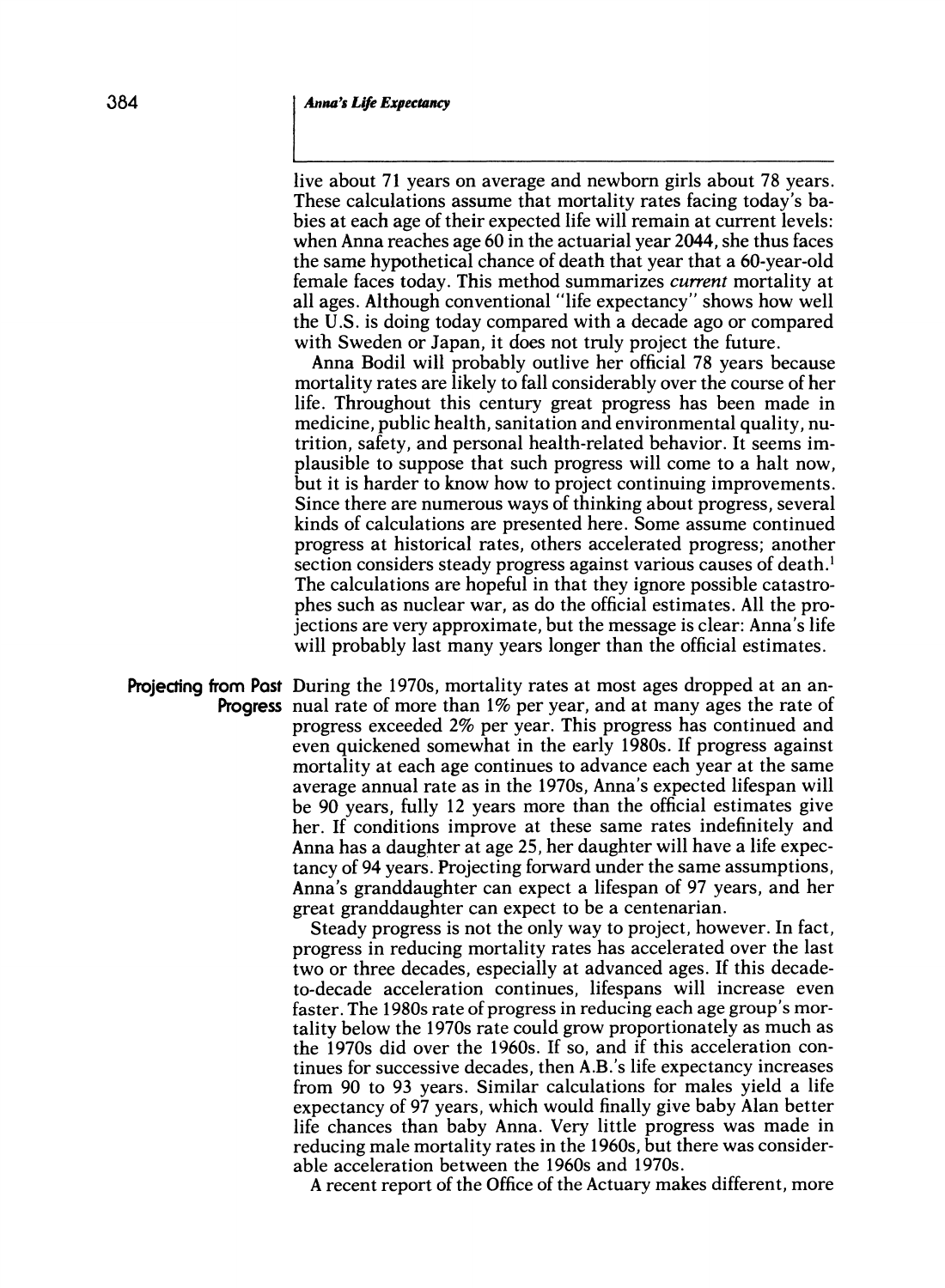| THE I. HOW JONG WILL 1707 DADIES HVC.                                     |           |                 |  |  |
|---------------------------------------------------------------------------|-----------|-----------------|--|--|
| Basis of projection                                                       | Baby girl | <b>Baby</b> boy |  |  |
| Official estimate (no further progress against<br>mortality)              | 78 years  | 71 years        |  |  |
| Continued progress against mortality as in<br>1970s                       | 90        | 81              |  |  |
| Progress continues to accelerate as it did<br>from the 1960s to the 1970s | 93        | 97              |  |  |
| Progress tapers off to zero by the year 2050                              | 83        | 75              |  |  |
| Progress is 2% per year at all ages                                       | 102       | 94              |  |  |

**Table 1. How long will 1984 babies live?** 

**cautious projections of future progress against mortality.2 Rates of progress are assumed to decline steadily from current levels and to taper off to zero by the year 2050. Under these projections, Anna B.'s life expectancy is 83, some 5 years higher than the published estimate of current life expectancy.** 

**Finally, suppose that the 1970s steady progress could be slightly improved from an age-weighted average of almost 2% per year to exactly 2% per year at all ages. Then Anna's expected lifespan increases to 102 years.3** 

**Table 1 summarizes. By any calculations, if progress continues, life will lengthen substantially.** 

**Progress Against Mortality rates can be extrapolated not only by age and sex, but Causes of Death also by cause of death. Using published figures it is possible to project Anna's chance of dying from cancer at, say, age 72. If the rates of progress achieved in the 1970s against various major causes of death are extrapolated forward, Anna's life expectancy turns out to be 86 years.4 As seen in Table 2, Anna would be more likely to die from heart disease than from any other cause if current mortality rates persisted. If the rates of improvement against the various causes of death continue unabated, then cancer will overtake all other causes of death. Although some progress is being made in reducing cancer mortality at younger ages, at older ages cancer death rates have tended to increase rather than decrease. This worsening at the ages when most people die, coupled with the dramatic improvements being made in cardiovascular mortality, leads to cancer's prominent role in the projections.** 

> **The projected probability of Anna's dying from violent causes, which include accidents, homicides, and suicides, is only around 1%. This estimate may be unrealistically low. The low estimate arises because substantial progress was made in the 1970s in reducing death from violence, especially at older ages. The accidental death rate among the elderly is a good measure of how unhealthy they are, and this progress may indicate improved health at older ages.**

> **How would the eradication of cancer affect life expectancy? The conventional wisdom is that curing cancer would add only about**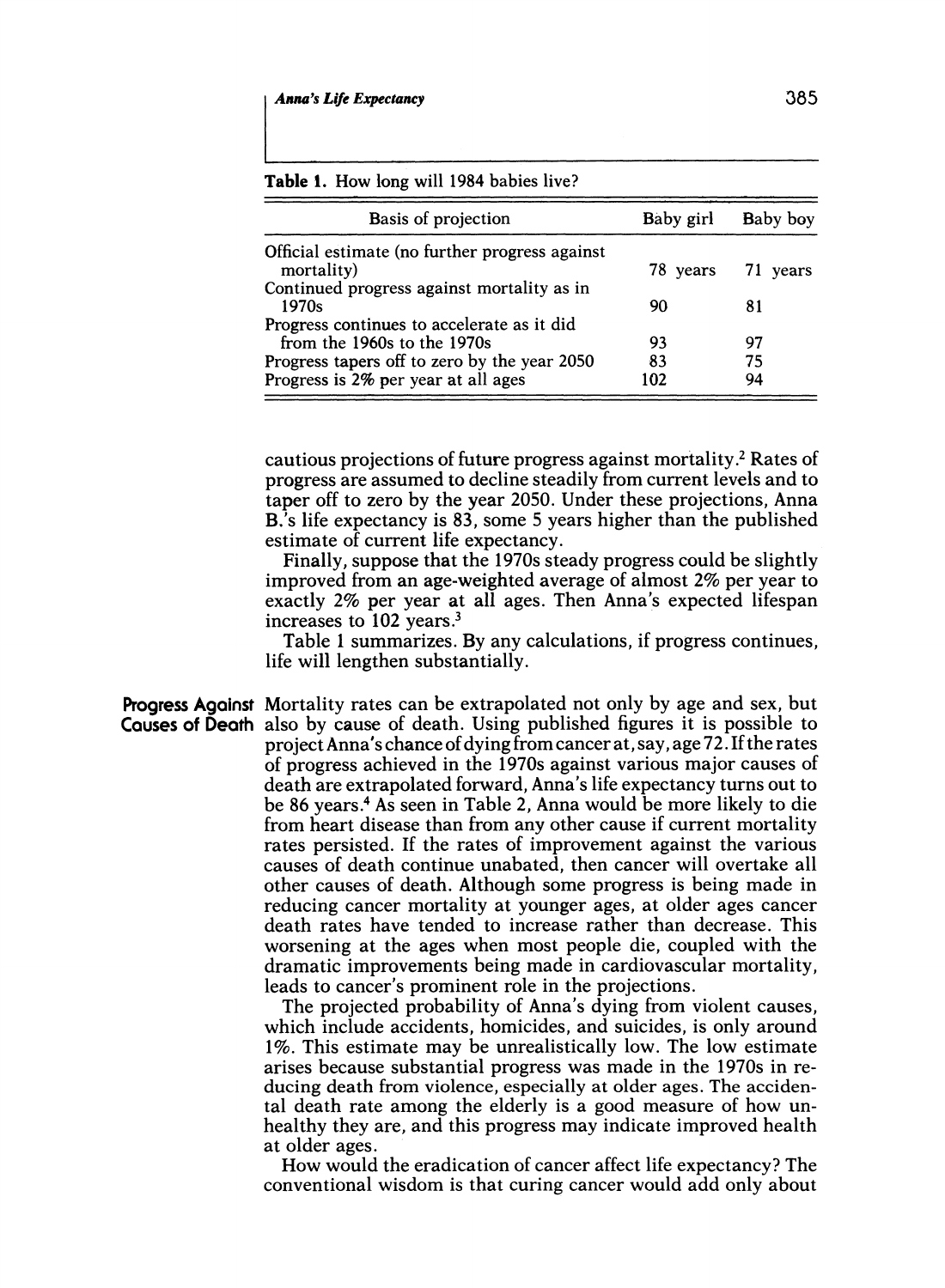|                           | Probability of dying from various causes |      |                              |          |
|---------------------------|------------------------------------------|------|------------------------------|----------|
| Cause                     | Assuming<br>no progress                  |      | Continued<br>steady progress |          |
|                           | Female                                   | Male | Female                       | Male     |
| Heart disease             | 42%                                      | 40%  | 11%                          | 9%       |
| Cancer                    | 18                                       | 20   | 44                           | 67       |
| Vascular disease          | 19                                       | 13   |                              |          |
| Violence                  |                                          | 8    |                              |          |
| <b>Respiratory causes</b> |                                          |      |                              |          |
| Congenital causes         |                                          |      |                              |          |
| Digestive diseases        |                                          |      |                              | $\leq$ 1 |
| Diabetes mellitus         |                                          |      |                              | $<$ 1    |
| Liver cirrhosis           |                                          |      |                              |          |
| Other causes              | 6                                        | 6    | 33                           | 5        |
| Total                     | 100%                                     | 100% | 100%                         | 100%     |

**Table 2. What will a newborn eventually die from?** 

**two years to average lifespans.5 At current rates, barely a fifth of males and females die from cancer, thus making a cure for cancer relatively unimportant in increasing life expectancy. As with life expectancy estimates, however, the picture changes if projections do not hold mortality rates constant, but instead allow them to change. If Anna faced no risk of death from cancer, her life expectancy would increase by a full decade, from 86 to 96 years. For males the eradication of cancer would dramatically raise life expectancy from 74 to 88 years.** 

**Completely eliminating today's number one killer, heart disease, would only increase Anna's life expectancy from 86 to 87 years, because at current rates of progress, heart disease would be largely eliminated over Anna's lifespan anyway.** 

**Will Anna Meet Although our estimates for baby A.B.'s lifespan substantially ex-Methuselah? ceed conventional ones, they may turn out to be stodgy understatements. Biological, medical, and gerontological breakthroughs could lead to vast extensions of human life. The life sciences appear to be poised at roughly the point the physical sciences were a century ago, and biological applications comparable to electricity, automobiles, television, rockets, and computers may be forthcoming. Advances could occur in genetic engineering, prevention and treatment of such diseases as arteriosclerosis, cancer, or diabetes, and perhaps even in understanding and controlling human aging itself.6 Anna will not reach the ages of high mortality for three or four score years; if breakthroughs are made in the interim, she may be given the benefit of another half century of life-during which major additional life-extending advances might be made. The possibility that she, or perhaps her daughter or granddaughter, will be reprieved to live two or three centuries, or even the nine centuries of Methuselah, may not be unimaginable after all.**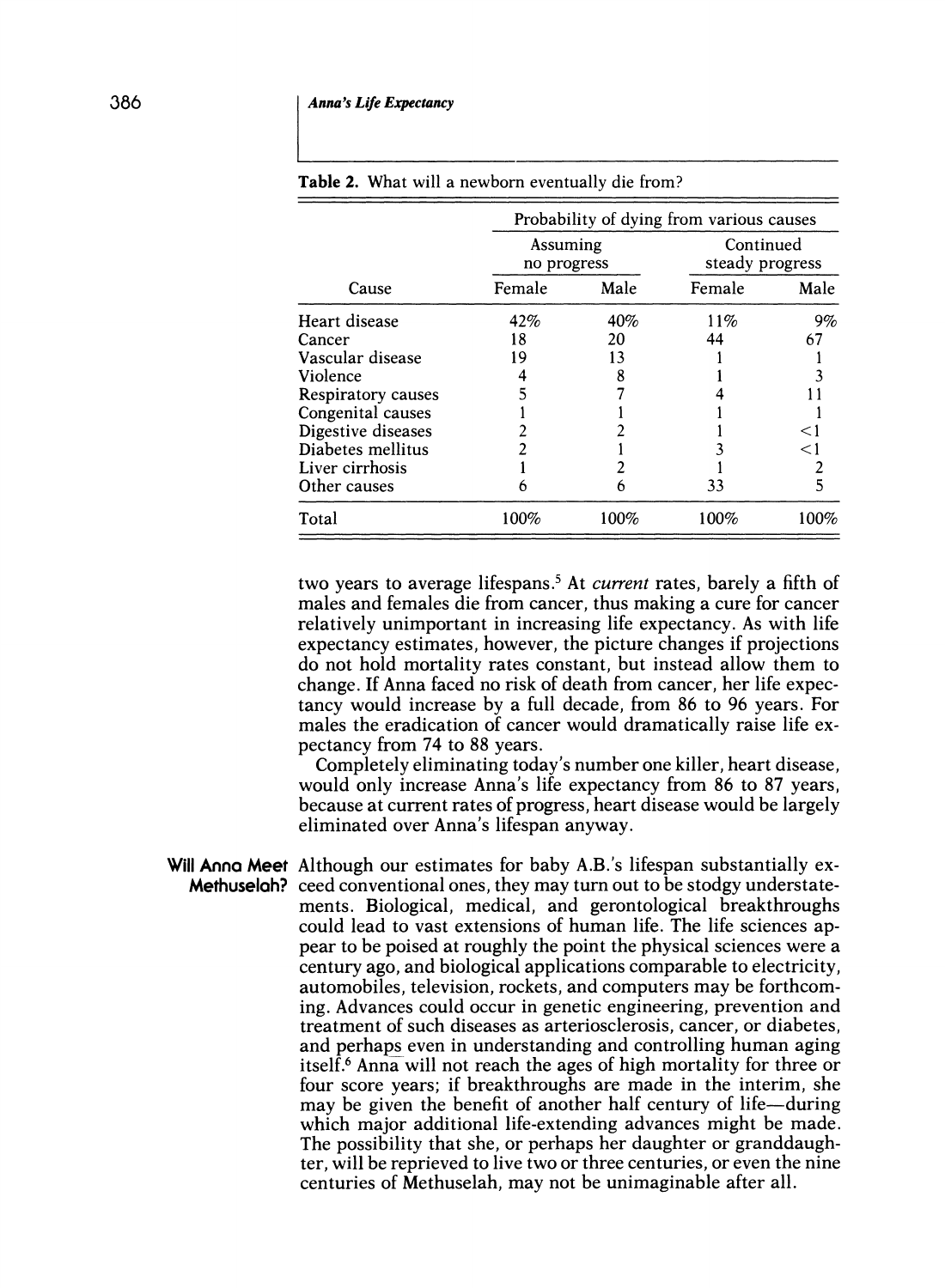The life of an individual who dies at 50—the life expectancy in **the U.S. as recently as the turn of this century-is radically different from the life of an individual who dies at 100 or much more. Society will be different because of the change in its age composition. Elsewhere, we make some estimates of the evolving age composition in the U.S. population if progress is made in reducing mortality at a rate of 2% per year at all ages.7 This pace of progress is not unreasonable given current rates of progress at most ages and the prospects for some biomedical breakthroughs; it projects a life expectancy for Anna Bodil of some 102 years. If fertility is held at 1980 levels, just below long-term replacement levels, and if net migration is assumed equal to zero, then this scenario leads to a population in the year 2080 in which the number of people between 60 and 100 would be roughly the same as the number of people between 20 and 60, about 100 million people in each case. Only half as many people, about 50 million, would be under 20, and nearly 20 million people would be older than 100, 400 thousand of them exceeding 125. (Anna, in 2080, will only be 96; that year's 125-year-olds are today's 30-year-olds.)** 

**Implications of the It takes time to grow old. If the scythe of death were stayed tomor-New Demography row, it would still take a century before there would be many 200 year-olds. Thus, society will have time to adjust to even the most dramatic breakthroughs against mortality. Nevertheless, it may be worthwhile to begin speculating about some of the adjustments that might have to be made, not only to start developing the wisdom that will be needed to successfully cope, but also because some current decisions depend on long-run trends.8 Three issues deserve highlighting.** 

**First, will increases in life expectancy be accompanied by increases in healthy, productive lives? A society in which aging is slowed, so that centenarians are as healthy as 50-year-olds are today, would have great opportunities. A society in which a third of the population requires intensive care would be enormously burdened. The evidence is weak and mixed on morbidity and disability trends in old age9; more research is needed.** 

**Second, if the span of healthy life does increase, many people may wish to work longer. In any case, as the number of retired persons grows relative to the number of people of working age, the financial burdens of supporting the retired will force retirement ages upward even more than is occurring already. If older persons hang on to their jobs, however, promotional opportunities will diminish for the young. A major challenge for policymakers will be to help facilitate the development of career patterns that enable the elderly to productively contribute, while simultaneously giving the young a chance. These dilemmas have already been recognized; a new view of life expectancy makes them more troublesome.** 

**Finally, what kind of education should be offered to a person who has to work and keep amused for a century or more? In particular, what should Anna study? She needs an education that en-**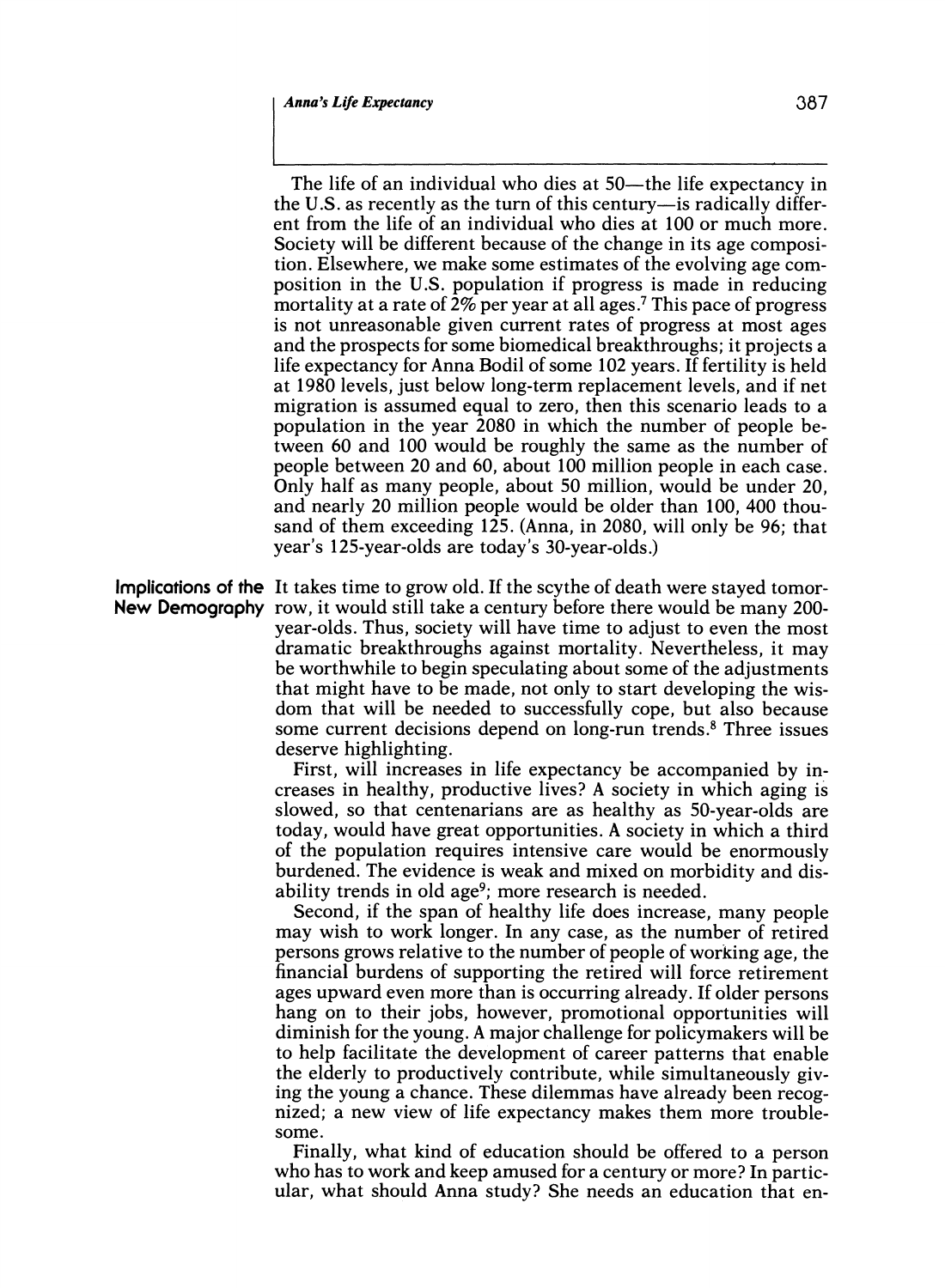**ables her to keep learning because society and technology will change radically over her long lifetime. In addition, she would**  probably benefit from a solid grounding in the liberal arts-in **music, the arts, literature, history, the great books of philosophy and science. This background helps a person maintain an active interest in life and is more readily acquired in youth than in old age. In any case, society should invest heavily in the education of a person who may be a member of society for a century or more.** 

**There is some evidence that the growth of the elderly population in the U.S., and the concomitant shift in political power, has reallocated social resources away from children and toward the elderly.'0 It would be ironic if further progress against mortality, by further shifting the age structure, were to result in a parochial focus on the current elderly that would stunt the education and subsequent happiness and productivity of today's children. The latter have very long futures ahead of them, including decades of life beyond age 65.** 

**JAMES W. VAUPEL is professor of public affairs and planning at the Humphrey Institute, University of Minnesota, and JOHN M. OWEN, a 1985 public policy graduate of Duke University, is a reporter for The High Point, NC, Enterprise. They collaborated on most of this research at the Population Program of the International Institute for Applied Systems Analysis, Laxenburg, Austria.** 

- **NOTES 1. For detailed calculations, see Owen, J. M., and Vaupel, J. W., "Anna's Life Expectancy," Working Paper 85-11, International Institute for Applied Systems Analysis, Laxenburg, Austria, Mar. 1985.** 
	- **2. Faber, J. F., "Life Tables for the United States: 1900-2050," Actuarial Study No. 87, U.S. Department of Health and Human Services Pub. No. 11-11534, 1982.**
	- **3. The difference between this figure at 102 and the 90-year estimate produced by extrapolating the age-specific annual rates of progress in the 1970s comes from unevenness of the age-specific rates of progress: although these actual rates averaged 2%, they tended to be greater than 2% at younger ages but less than 2% at the older ages when death most often strikes.**
	- **4. This figure is lower than the 90-year estimate produced by simply projecting mortality rates from all causes combined. Under this approach, the causes of death against which little progress is being made become more important as progress is made against other causes of death, reducing the overall advance. The overall rate of progress against mortality, which is the weighted average of the rates of progress being made against specific causes, declines toward the rate of progress being made against the most recalcitrant causes of death. Hence, calculations based on a breakdown of mortality by cause result in a steadily declining overall rate of progress against mortality, even if the rate of progress being made against any particular cause is constant.**
	- **5. Keyfitz, Nathan, "What Difference Would It Make If Cancer Were Eradicated? An Examination of the Taeuber Paradox," Demography, 14(4) (1977): 411-418.**